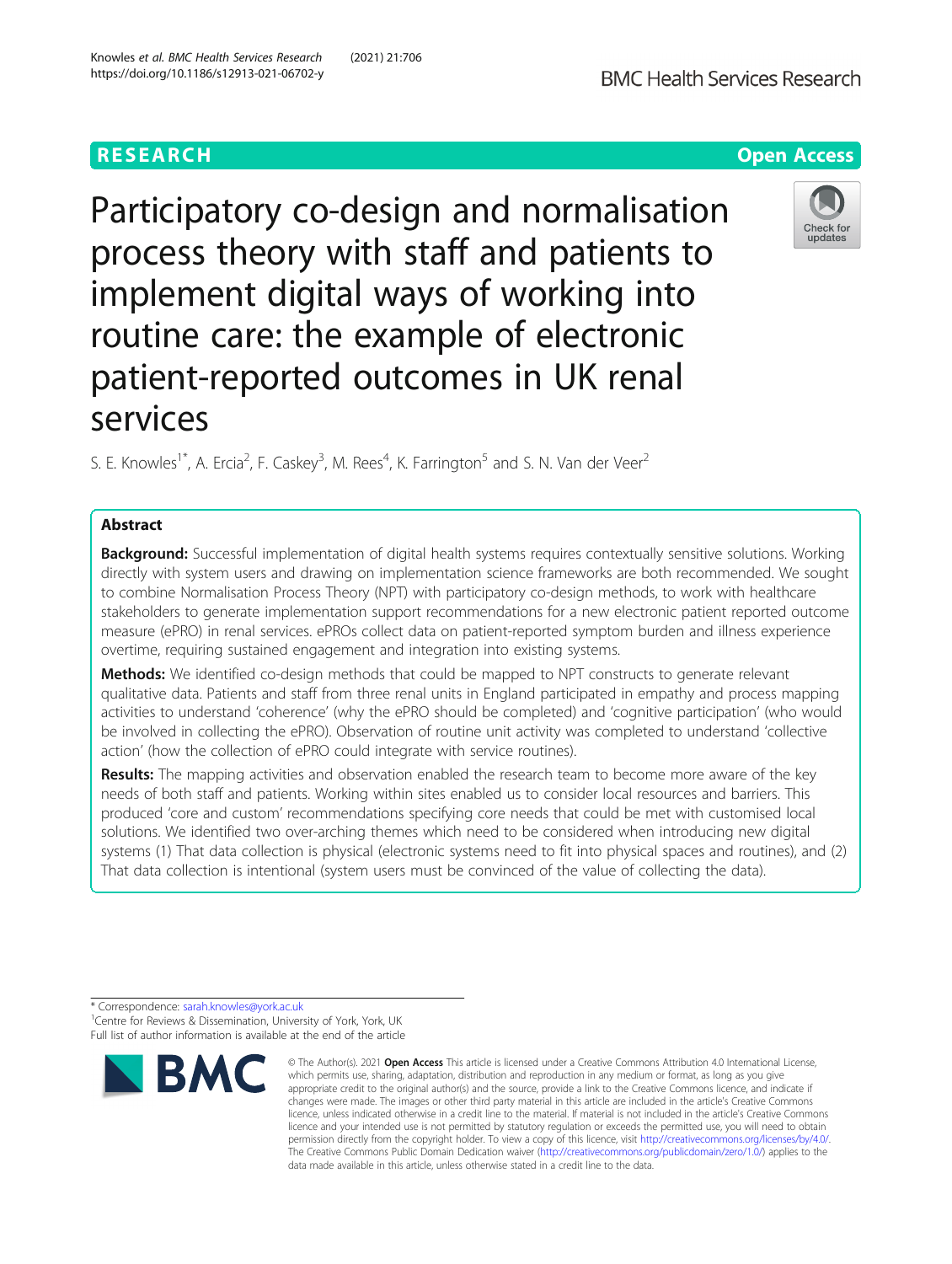**Conclusions:** We demonstrate that NPT constructs can be operationalised through participatory co-design to work with stakeholders and within settings to collaboratively produce implementation support recommendations. This enables production of contextually sensitive implementation recommendations, informed by qualitative evidence, theory, and stakeholder input. Further longitudinal evaluation is necessary to determine how successful the recommendations are in practice.

### Background

Digitisation of healthcare systems continues unabated. However, digital systems have provided notable examples of the challenges of implementation  $[1, 2]$  $[1, 2]$  $[1, 2]$ . Implementation refers to the degree to which new ways of working are adopted, integrated and sustained in practice. Failures of implementation can mean both wasted resource and also limit the extent to which benefits of new ways of working can be realised.

Systems for routinely collecting and using electronic patient-reported outcomes (ePROs) as part of clinical practice are an example where significant implementation challenges may arise. ePROs reflect the personal impact of illness and treatment as assessed by patients [[3\]](#page-9-0), such as symptom burden or the effect of a disease on someone's quality of life. Routine ePRO collection has the potential to improve patient care and outcomes [[4,](#page-9-0) [5\]](#page-9-0), including detection of health problems that would otherwise go unnoticed. Reaching this potential requires repeated individual engagement with digital technology from patients and professionals, integration with existing information systems, and standardised delivery at scale. Yet, it is still largely unknown how best to achieve this [[6\]](#page-9-0).

Given the implementation challenges encountered, ePRO programmes and other digital health initiatives increasingly aim to develop contextually sensitive interventions [[7,](#page-9-0) [8](#page-9-0)] to support implementation into practice. This approach recognises that ePRO systems are sociotechnical. Consequently, approaches to support their implementation must be grounded in the context – clinical, social, and organisational - in which they are expected to operate. This requires understanding both the place where such interventions are intended to work and the people who are expected to carry out the work. A socio-technical approach therefore requires the use of methods which work with users and within settings.

Co-design with intended end users and iterative processes of in situ development are increasingly recognised as key components of intervention design [\[9](#page-9-0)]. In healthcare, end users can be both patients and professionals. Working with staff may ensure fidelity of the ePRO system, including collection and review processes, as staff can engage in covert resistance to what they perceive as disruptive digital collection protocols [\[10](#page-9-0)]. Similarly, including patients may account for notable differences in how service users anticipate digital interventions compared to staff [\[11](#page-9-0)], which can impact on patient engagement with ePRO collection and their expectations of how ePRO results are integrated into the service.

It is recommended that implementation research draws on theory to guide the development of strategies to support uptake and integration of new interventions into practice [[12,](#page-9-0) [13\]](#page-9-0). Normalisation Process Theory is a theory of mechanisms that can support or impede the implementation of new ways of working, and has been used extensively in feasibility studies and process evaluations of implementation [[14\]](#page-9-0), in particular of digital health interventions [\[15\]](#page-9-0). However, studies using NPT have tended to focus on single stakeholder or user groups, and there has been less use of NPT in formatively guiding implementation approaches [\[16](#page-9-0)].

So, taken together, effective implementation of digital ways of working, including systems to routinely collect and use ePROs, requires approaches which:

- 1. Generate solutions which are feasible and acceptable in practice (sensitive to context);
- 2. Engage directly with end users, both patients and professionals (guided by multi-stakeholder input);
- 3. Incorporate theoretical insights into design and development (theory-informed).

Participatory co-design is a collaborative method which requires creative partnerships between researchers and the end users of their research, such as healthcare professionals and patients. It was developed specifically in the context of technology, to enable users to future forecast their experiences with a new technology in a formative design stage, to collectively propose solutions to improve use in practice [[17\]](#page-9-0). Participatory co-design involves the use of typically visual or narrative methods to better understand the needs and circumstances of the end user [[18\]](#page-9-0) and rapid prototyping processes to critique assumptions and propose solutions [[19](#page-9-0)]. It has been used with both patients and professionals to propose solutions to complex healthcare problems [[20](#page-9-0)].

One criticism of co-design is that it privileges user feedback whilst potentially neglecting existing evidence and theory. Studies have demonstrated however that implementation theory can be effectively employed alongside participatory approaches such as Participatory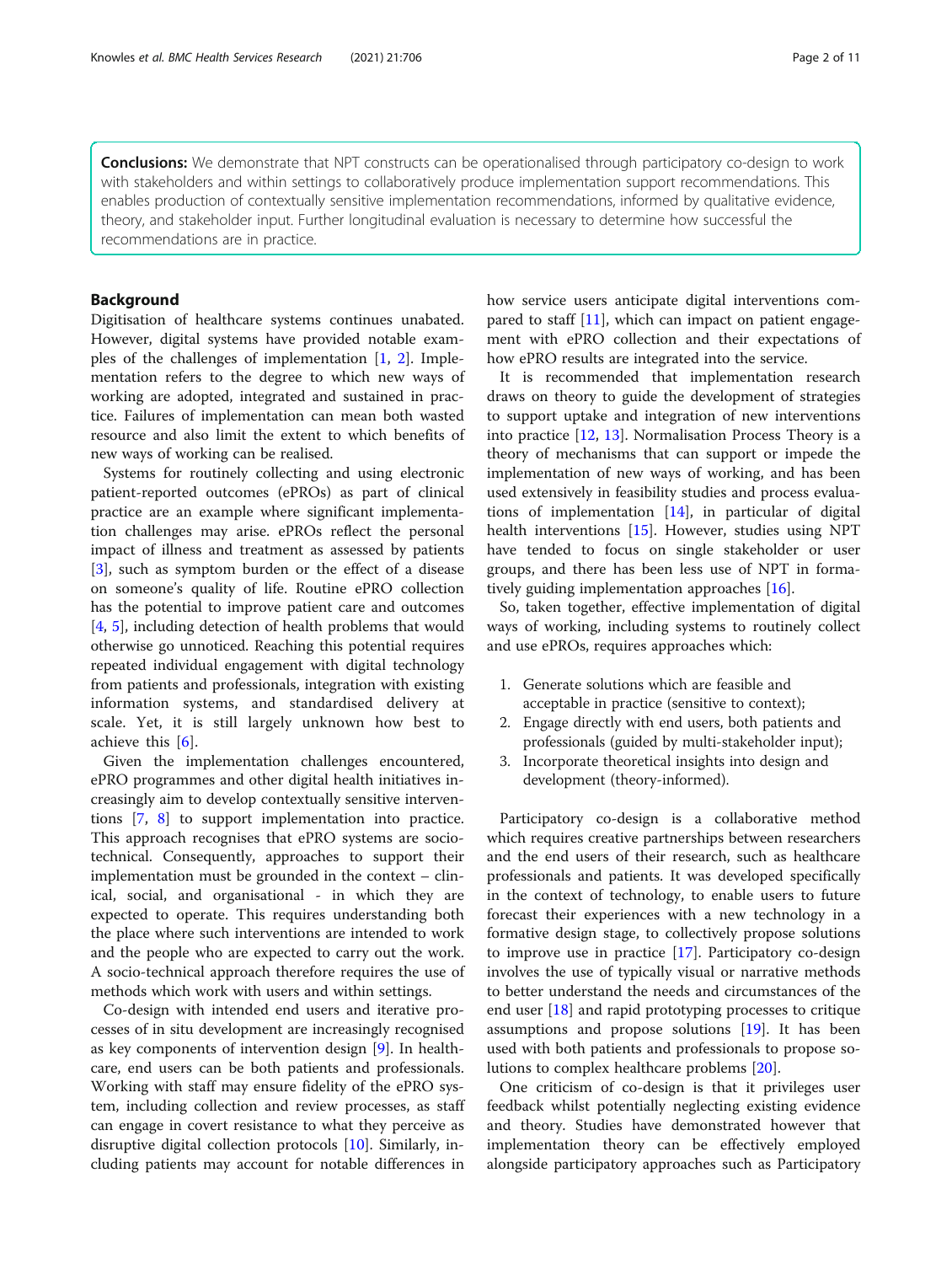Learning and Action [[21](#page-9-0)]. The studies suggest that stakeholder input and theoretical insight combined provide a deeper understanding of implementation challenges and potential solutions[[22\]](#page-9-0) and may lead to more sustained implementation change [\[23](#page-9-0)]. Co-design activities can incorporate existing evidence, for example, by building user personas based on qualitative evidence syntheses, or by analysing co-design outputs using theoretical frameworks [\[20](#page-9-0)]. Whereas integration of theory and co-design activity is increasingly common at an individual level, e.g. by drawing on behavioural science theories to inform co-design of specific interventions through mapping specific behavioural constructs with intervention components [\[24](#page-9-0)], there have been fewer examples of using co-design techniques to map systemlevel implementation constructs.

In this study we, therefore, aimed to investigate whether participatory co-design methods could operationalise theoretical constructs (NPT), while working with multiple stakeholders to anticipate barriers to implementation. Specific objectives were to explore:

- (1) how these design methods could support elicitation and synthesis of relevant patient and professional expectations and concerns regarding implementation; and.
- (2) how NPT could be integrated directly with such methods, to derive theoretically informed recommendations for implementation in practice.

We addressed these questions in the context of a wider study that aimed to implement a system to routinely collect and use ePROs in renal services in England. We drew on NPT as a mid-level implementation theory with relevance to both individual and system levels, and integrated it with specific co-design techniques, from the field of human centred design [\[25](#page-10-0)], with both patient and professional stakeholders. NPT was selected based on previous success employing this method alongside participatory approaches. The codesign techniques were chosen as they enabled targeted qualitative data collection (recognising that this was a specific co-design phase to inform a wider project and so needed to blend theory with specific co-design techniques, in contrast to studies which employed participatory approaches throughout.) This enabled us to better anticipate and develop potential solutions to local implementation challenges for embedding the ePRO system into routine care, while also generating generalisable learning to prepare for spread of the system at a national level.

## Methods

Theoretically informed participatory co-design.

#### Study context

In 2015, the UK's National Health Service (NHS) launched the national Think Kidneys programme. The programme aimed to support people with chronic kidney disease (CKD) to manage and make decisions about their health [\(https://www.thinkkidneys.nhs.uk/\)](https://www.thinkkidneys.nhs.uk/). As part of Think Kidneys, PROs (i.e. symptom burden, healthrelated quality of life and patient activation level) were collected in over 3,000 people across fourteen renal units using paper questionnaires. Although this demonstrated enthusiasm in the renal community for collecting PROs, the programme also showed that paper-based collection was unlikely to be sustainable [\[26](#page-10-0)].

Digitising PRO collection would address many of the issues associated with paper-based collection. Therefore, the OPTimising engagement in routine collection of electronic Patient-Reported Outcomes (OPT-ePRO) project [[27\]](#page-10-0) aimed to develop a contextually sensitive and theory-informed strategy to support implementation of a system for routine collection and use of ePROs (i.e. symptom burden and health-related quality of life) into renal services [[28\]](#page-10-0). Renal services are relatively digitally mature, with all treatment centres having an electronic patient record linked to a national data infrastructure including an online patient portal ([https://renal.org/](https://renal.org/patients/patientview) [patients/patientview](https://renal.org/patients/patientview)). This setting, therefore, provided an exemplar context with broad community buy-in and an established national technical infrastructure on one hand, and on the other a lack of knowledge on how to engage individual professionals and patients in delivering the ePRO system in clinical practice.

#### Design

The OPT-ePRO project adopted an agile delivery design, with an early formative co-design stage to develop initial implementation support, followed by iterative cycles of refinement. This paper reports on the co-design elements in the formative stage of the study. The study design required assessment of perceived acceptability and feasibility, driven by pragmatic questions regarding organisation and delivery of support for the ePRO system. We mapped these questions to the higher level NPT constructs of coherence, cognitive participation, and collective action, and then selected appropriate participatory co-design methods to capture data relevant to that construct (see Table [1\)](#page-3-0). Reflexive monitoring, the NPT construct referring to how users evaluate implementation in practice and use learning to make adaptations, was considered to best reflect the planned iterative development cycles, and data will be collected for this construct in future longitudinal evaluation. The full NPT framework, including sub-categories of the higher level contructs, can be explored online: [http://www.](http://www.normalizationprocess.org/) [normalizationprocess.org/](http://www.normalizationprocess.org/).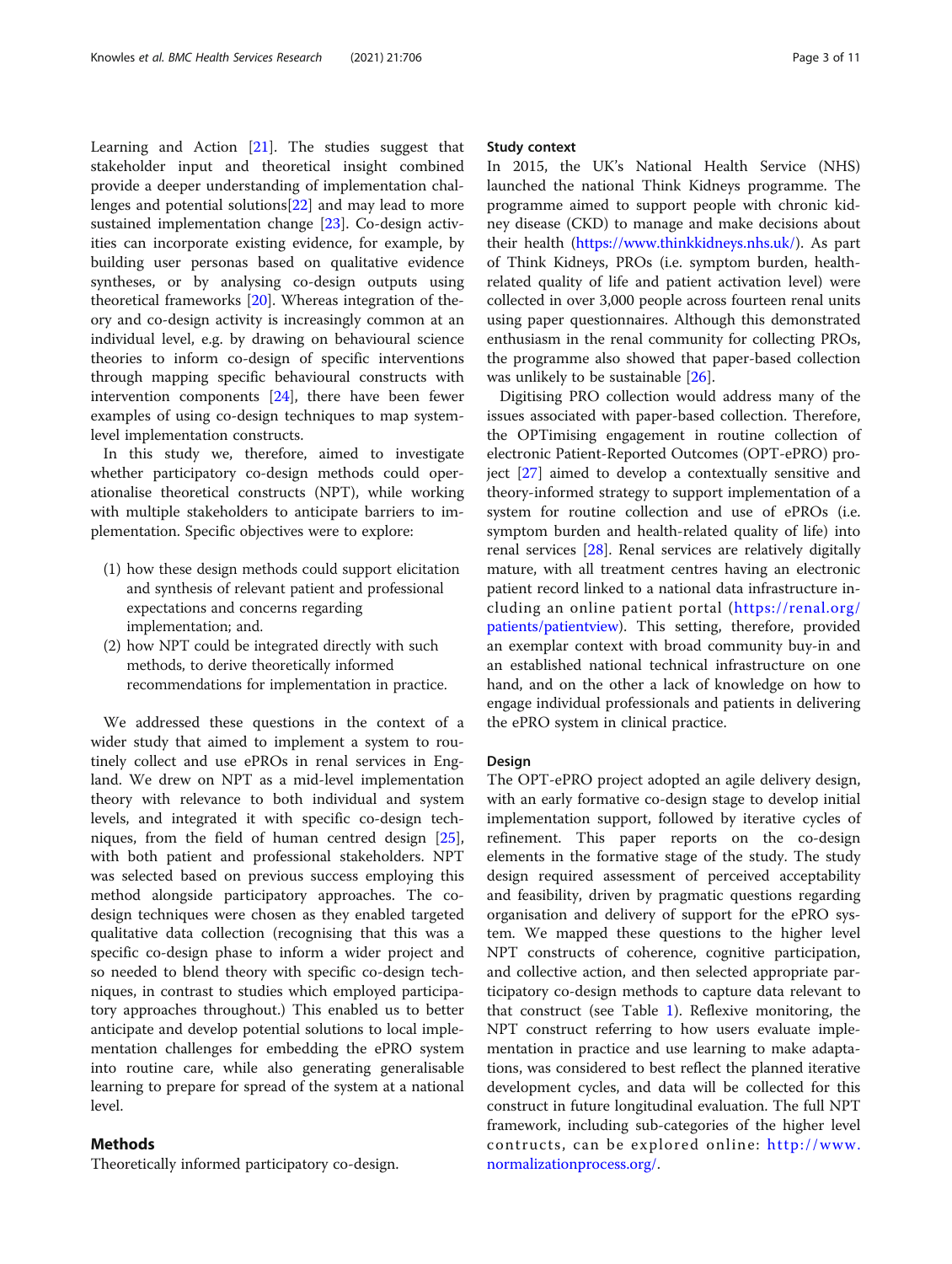| <b>Evaluation Ouestion</b>                                                                         | <b>NPT Construct</b>                                                                                                           | <b>Design Method</b>                                                                                                                                                                                                                                                                                                                                                                                                                                                              |
|----------------------------------------------------------------------------------------------------|--------------------------------------------------------------------------------------------------------------------------------|-----------------------------------------------------------------------------------------------------------------------------------------------------------------------------------------------------------------------------------------------------------------------------------------------------------------------------------------------------------------------------------------------------------------------------------------------------------------------------------|
| Why?<br>Why should patients and professionals<br>engage with the ePRO system?                      | Coherence<br>What is the meaning of the intervention to<br>the different stakeholders?                                         | Empathy mapping<br>Involves asking a stakeholder group to map out what they see,<br>hear, and think in a particular situation or setting, and what their<br>main 'pains and gains' are (what they hope will happen and what<br>they are worried about)<br>Aim: To better understand the end user of the ePRO system, to<br>elicit data regarding the individual (personal) and social<br>(organisational) context in which the ePRO system would be<br>expected to operate.       |
| Who?<br>Who needs to be involved in<br>supporting delivery of the ePRO<br>system?                  | Cognitive participation<br>What roles need to be undertaken to<br>deliver the intervention and who is able to<br>perform them? | Process mapping<br>A flowchart style representation of a process in action over stages<br>of time or across different locations, including specifying tasks and<br>roles to deliver each element.<br>Aim: to use process mapping as a form of prototyping, to<br>communicate our expectations of how the ePRO system would be<br>delivered in practice, and to enable staff and patients to imagine<br>this process and expose assumptions or anticipate barriers to<br>delivery. |
| Where & when?<br>What is the best time and location to<br>deliver the ePRO system?                 | Collective action<br>What are the existing routines and<br>practices which the intervention must<br>work alongside?            | Observation<br>Rapid ethnography to enable in situ observation of routines of<br>practice. Research team visits at each participating site, formal<br>observations conducted by researcher (AE).<br>Aim: to understand the spatial and temporal organisation of the<br>site, and to observe how staff and patients interacted and how<br>patient information was collected.                                                                                                       |
| How?<br>How well has delivery of the ePRO<br>system worked, and what could be<br>done differently? | Reflexive monitoring<br>How do users assess the value of the<br>intervention and how do they make<br>changes?                  | Iterative development<br>Cycles of development with each study site to identify problems<br>in realising the value of ePRO system and implement<br>modifications to improve delivery. (To be explored in future work)                                                                                                                                                                                                                                                             |

<span id="page-3-0"></span>Table 1 Integrating NPT constructs and co-design methods to address evaluation questions

Our co-design methods included interactive design prompts (process and empathy maps) and observation, chosen to achieve insight into NPT constructs (Table 1).

#### Sample

We conducted five co-design workshops with patients, caregivers and staff from our study sites in three NHS England Trusts. We completed empathy mapping and process mapping in each workshop. All workshops occurred between Jan- August 2019 and lasted approximately three hours. Three workshops were attended only by patients and caregivers (total  $n = 25$ ). Two workshops were attended only by staff (total  $n = 13$ ). We planned one of the workshops to be attended by both patients, caregivers and professionals but scheduling conflicts with staff made this impossible. Patient participants were recruited by members of their care team, who were asked if they knew of patients who would be interested in contributing to a renal service design activity, or via local patient representative groups (e.g., Kidney Patient Association). As a co-design activity, we did not apply a sampling framework to the invitation of patients beyond asking for them to have relevant lived experience and a willingness to contribute to service design. Staff were recruited via their unit manager.

#### Materials and Data Collection

Both the empathy mapping and process mapping took place in co-design workshops. The observation took place at each site.

### Co-design workshops and mapping activities

In each workshop, we first asked the participants to complete an 'Empathy Map' for a patient (in the patient workshops) or for an HCP on the ward (health professional workshops). Participants worked in small groups of 2–4 and completed the activity with pens and post-it notes on a large A3 template. Each group then presented their map to the wider group for further discussion.

Secondly, we presented a prototype process map of how the ePRO system could be delivered, reflecting stages such as registering patients to use the online portal for data entry, collecting ePRO data using a desktop or tablet, and presenting summaries of the collected ePRO information to staff. This prototype was drafted based on input from the early site visits and with feedback from the wider research team, including healthcare professionals. We invited participants to imagine each stage of the process and suggest potential barriers or identify missing steps. As before, participants worked in small groups of 2–4 using an A3 template. Each group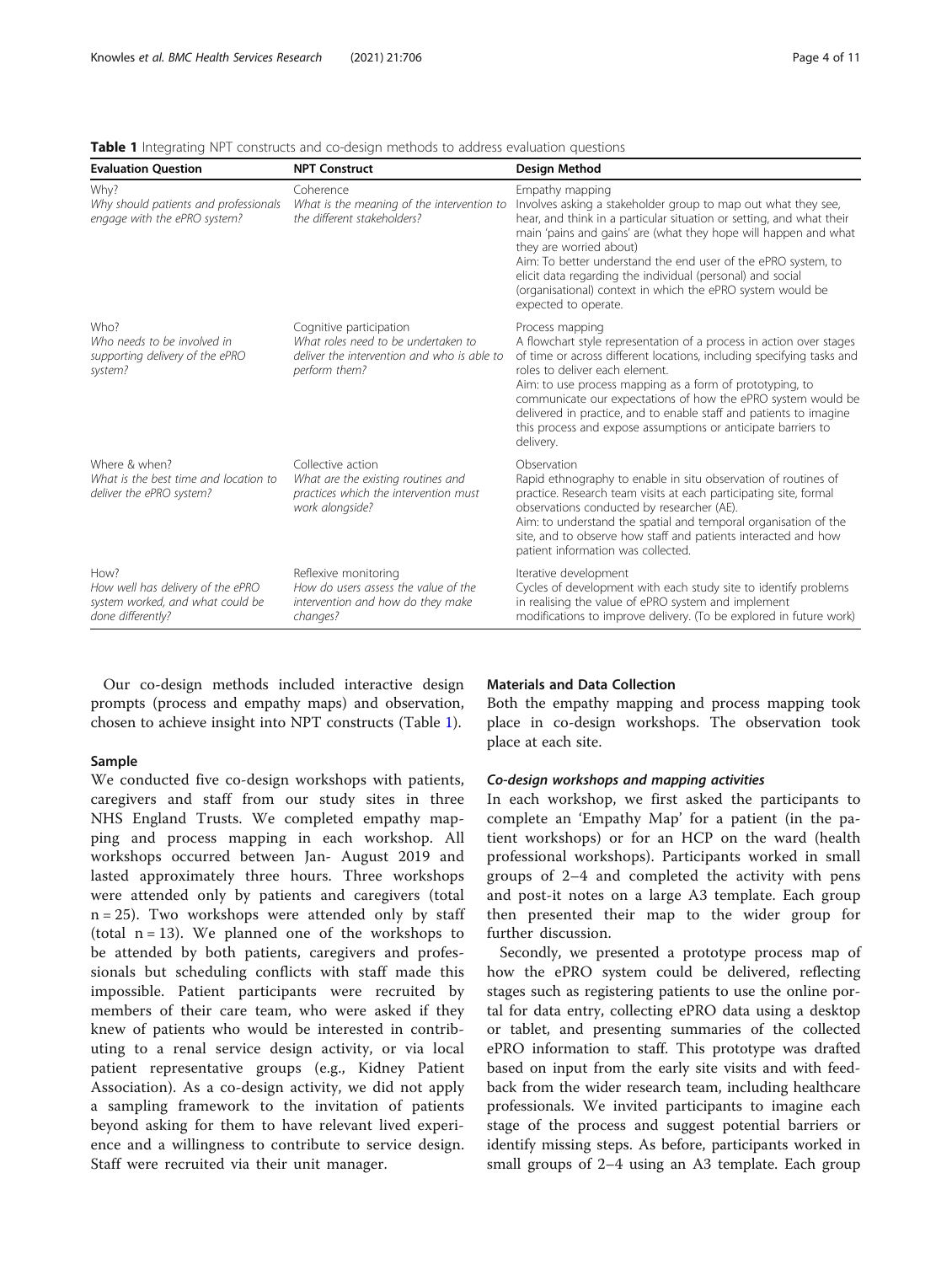then presented their map to the wider group for further discussion.

All workshops were facilitated by members of the research team (SK,AE) with experience of participatory research and co-design activities.

## **Observation**

Rapid qualitative ethnography [[29\]](#page-10-0) was employed to enable observation of roles and routines in action [\[30](#page-10-0)]. Sites were initially visited by all three research team members (SK, SV, AE), including visiting the ward/consultation rooms to gain familiarity with each site's context. Formal observation involved more immersed observation by AE who conducted 51 h across sites, guided by a field notes template. The template was informed by the evaluation questions and with feedback from clinical research team members and a service user researcher to guide data collection on key delivery activities occurring at the site. The topics on the template included:

- Patient time and activities: where do patients spend time while attending the unit? What are they doing?
- Patient interactions: who do patients speak to most? Who do they interact with, and when?
- Patient waiting period: how long do patients wait, and where does this happen?
- Staff presence and activities: which staff are present on the ward? What are they doing?
- Staff interactions: who do staff speak to? Do staff interact in groups or individually?
- Recording of patient data: who records patient data while they are on site? How is data collected?

The final recorded data set therefore comprised of completed maps and field notes collected during the workshop, and completed observational field notes.

### Analysis

The data analysis aimed to extract learning at two levels:

- 1. Site specific: key actionable learning in terms of support for implementation of the ePRO system in practice, including sensitivity to local differences in processes and in staff resources and configurations.
- 2. General thematic: to formulate broader conceptual themes to contribute to understanding sociotechnical implementation of the system beyond the local context.

Analysis therefore happened in two stages: The first stage involved concurrent and collaborative analysis within each workshop, to engage the participants directly in identifying challenges and co-creating solutions.

The second stage involved retrospective analysis of outputs of all the workshops and the observations, to identify common themes and generalisable learning to inform future efforts to implement the ePRO system at scale.

## Stage One Analysis

Co-design involves collaborative real-time synthesis between workshop participants and researchers [\[31,](#page-10-0) [32](#page-10-0)], to generate understanding, question assumptions, and gather local feedback to inform site-specific recommendations. Analysis in co-design therefore happens concurrently with generation [[33](#page-10-0)] in a dialogic process to agree key outputs.

In this study, outputs were consensus around main barriers to be encountered and suggestions for support that would overcome these problems in practice. The workshops were conducted prior to the observation data collection. Initial recommendations were therefore generated within the workshops, then reviewed with the research team, and finally were revisited after observation to check if the feasibility or acceptability of the proposed solutions was or was not confirmed by the observation data.

#### Stage Two Analysis

The second stage involved more formal qualitative analysis of the workshop outputs and observational data. Initial inductive content analysis was conducted by AE to consider the dataset as a whole and allow for unexpected findings prior to applying the conceptual framework (NPT). After agreement between authors that the NPT constructs did not exclude any coded data, the data from the patient workshops and the professional workshops were organised into tables according to NPT constructs. This enabled us to thematically review the data across the constructs to inform general recommendations and to consider the findings more broadly in the context of socio-technical interventions. The observation data was then added into the table to examine consistencies and look for any divergence in findings. The completed tables were reviewed by SK and AE to agree overarching themes. These were further sense-checked with MR, a qualitative researcher with lived experience of renal services.

#### Results

Firstly, we present the site-specific learning and recommendations for implementation of the ePRO system in practice, organised according to the NPT constructs. During the study, we found that recommendations were synthesised from across the three methods (empathy mapping, process mapping, and observation) rather than each producing discrete recommendations relating independently to individual constructs. Secondly, we present the general thematic findings regarding implementation of the ePRO system as a socio-technical endeavour.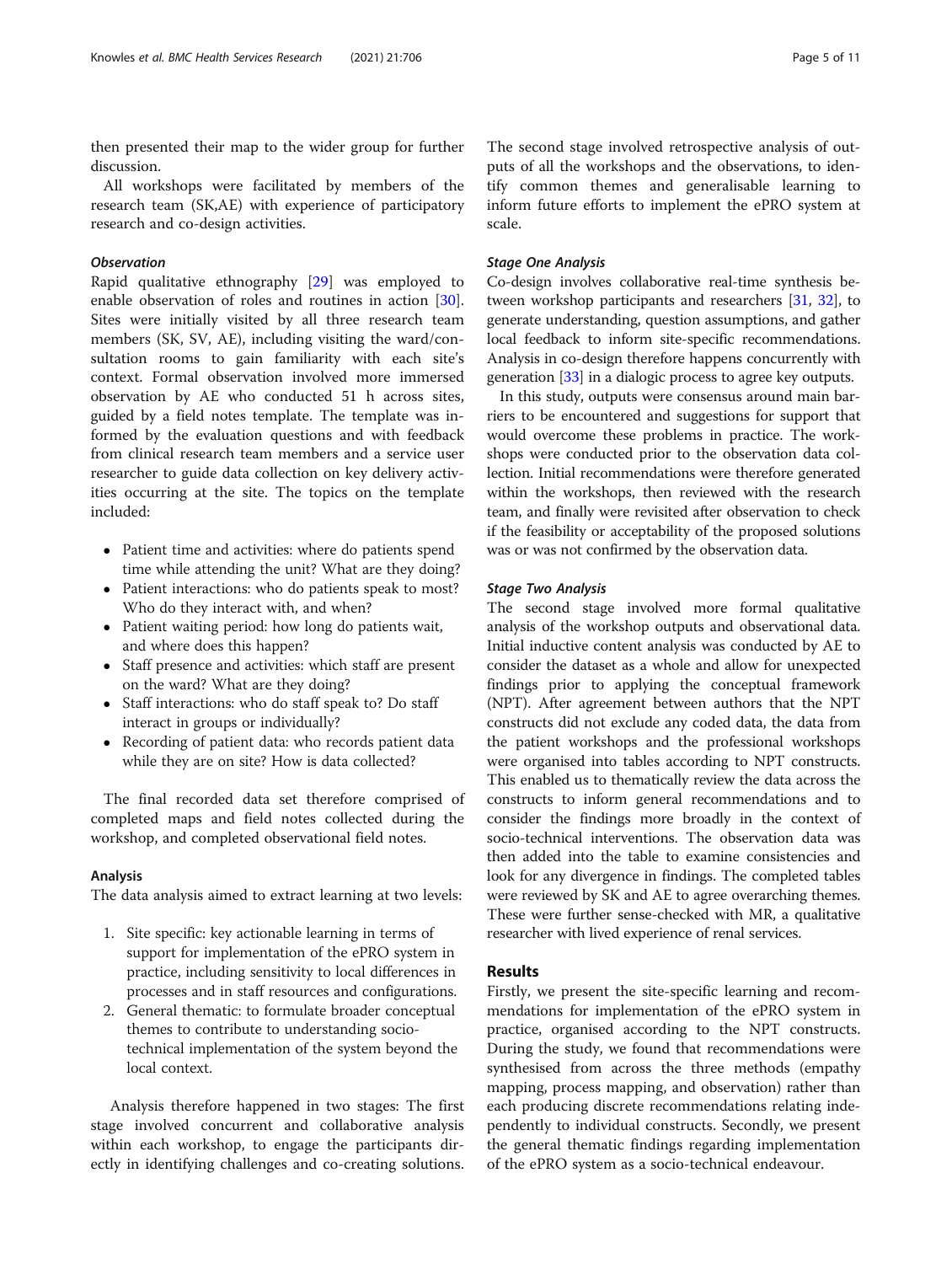There were some differences in emphasis in the staff compared to patient workshops. Staff focused their user experience more on processes within clinical settings, which is understandable given this is where they professionally operate. Patients focused more on the relevance and delivery of the ePRO system at home and between appointments, again understandable as the majority of their experience occurs outside clinical interactions. These were not exclusive, however, with patients also discussing organisation within services (for example, receiving information in a waiting room) and with staff interested in how patients could be supported to complete their ePRO questionnaires from home. For this reason, results are presented together (reflecting both staff and patient views) rather than presenting the groups separately.

## Stage 1: Site-specific learning and recommendations for implementation

### Coherence

The perceived value of the ePRO system was a crucial consideration for both patients and staff across all sites. Patients emphasised that completion of ePRO questionnaires would depend on knowing how it helped them to communicate their needs or concerns better to staff. This improvement could be through supporting changes to their care based on their symptom reporting, or more immediately achieved through reducing the time they spent in the clinic (e.g. if they were able to more quickly provide a report of their condition) or helping them to get a quicker response to their most pressing concern.

Staff were concerned about running over time and that the ePRO system could disrupt their routines and impede efficiency, but they were equally worried about missing something important that a patient might wish to tell them. Explicit value was not only important to initiate completion, but was returned to as a crucial consideration throughout the process of collecting and using ePROs. In the process mapping, both patients and staff would return to the question of value and how this was being communicated and realised at different timepoints (both during completion and afterwards as a prompt or review tool for future consultations). Coherence therefore overlapped with cognitive participation and collective action, in terms of key dimensions of value being "valuable to whom?" (cognitive participation) and "valuable when? " (collective action). The observation data emphasised that achieving this value in practice was a key consideration as any information gained from the ePRO system would need to be made easily accessible within the demanding environment in which the staff and patients interacted.

#### Cognitive participation

The process maps helped in recognising the multiple practical points when different staff may be required and what experience and skills they need to support ePRO collection. For example, the process mapping revealed that ePRO reporting using tablets required consideration how the data collection could be integrated with workflow requirements around infection control. A key engagement or disengagement point was identified as the registration of patients onto the online patient portal, and considering who at the site was best placed to support the patient to do this, for example nurses, health care assistants, or reception staff. Notably, the suggested solution to this problem varied across sites, depending on local capacity and knowledge. These insights also overlapped with collective action in terms of understanding the organisational routines of the different staff (for example, who has time to circulate on the ward and offer support, or who is already involved with supporting registration).

The observation data went further to suggest that negotiation of the roles on the wards would be a key element of implementation. On the process mapping activity, it was most often a nurse who had been suggested to provide support. During the observation, it was more explicitly apparent that nurses already undertake a variety of tasks (e.g., take bloods, distribute medicine, respond to crises) which managers may be wary of disrupting by providing additional work. It was apparent during observation that healthcare assistants conduct a variety of supporting activities such as material inventories and preparing machines, and were considered more likely able to take on the ePRO support tasks. However, willingness to do this and willingness to give HCAs this responsibility varied across sites. Similarly, administrative staff varied across sites in their perceived capacity to support patient registration and access issues with the online patient portal. This therefore indicated the need for ongoing evaluation of this during the future iterative cycles to determine how work was allocated and received in practice.

#### Collective action

The observation pragmatically informed the recommendations through adding understanding of the routines on the ward and observing highly active times compared to quieter periods. This enabled us to consider the optimal timing for staff to invite patients for ePRO completion, without disrupting established clinic routines. This also contributed to cognitive participation in terms of observing how support and teaching happened on the ward (with learning shared in conversations between staff rather than through consulting written materials).

Translating the constructs into recommendations Achieving and communicating the value of the ePRO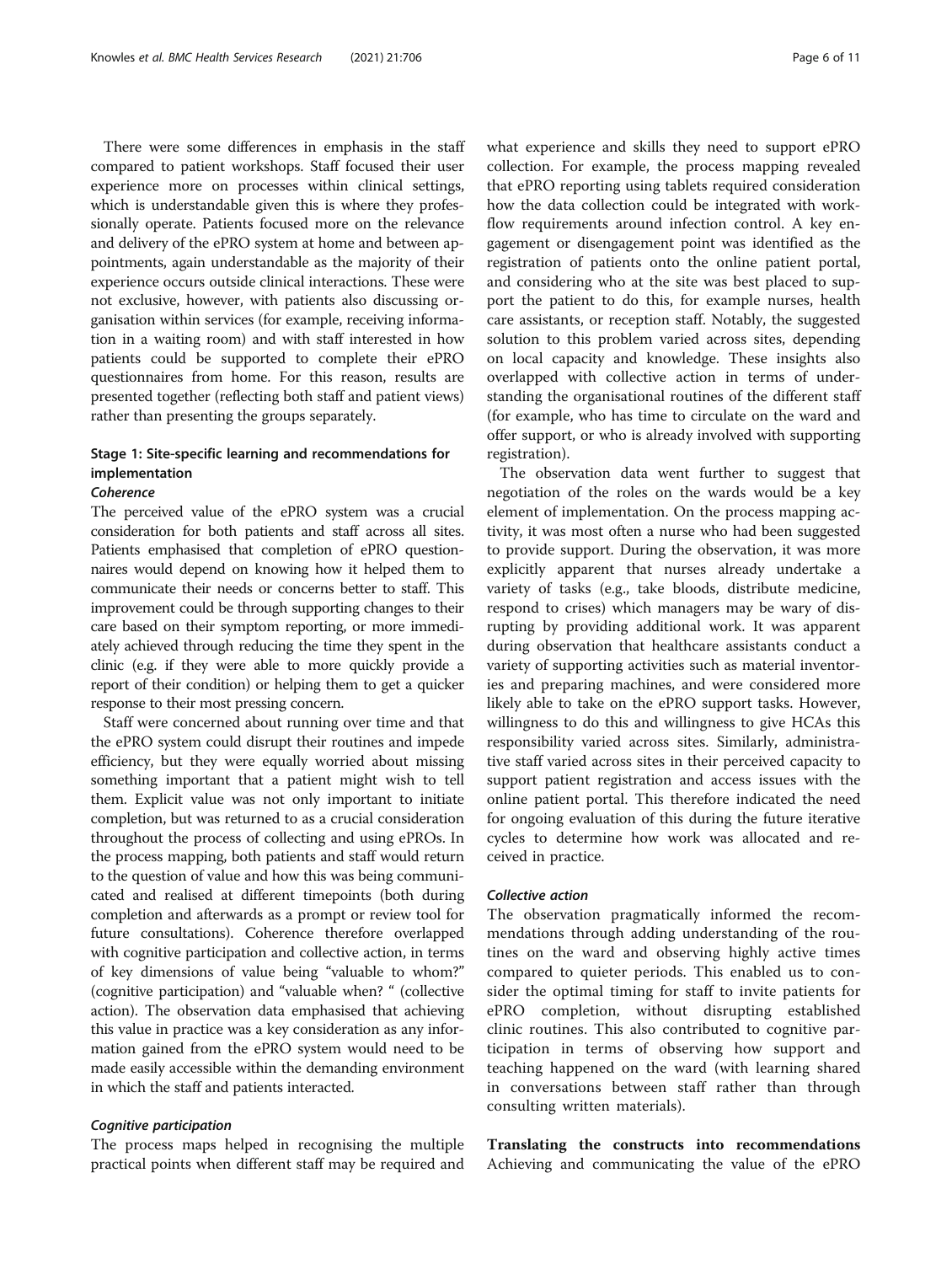system was therefore a consistent priority across both staff and patients and across settings. This became a core recommendation to achieve coherence (Table 2). For cognitive participation and collective action, there were several core recommendations around organising support and integrating with workflows, which were consistent in their relevance across sites, but which required site-specific solutions to be proposed to achieve in practice (Table 2).

## Stage 2: Learning and recommendations beyond the local context

Two intertwined themes emerged from the conceptual analysis, relating to understanding the collection of ePRO data within a socio-technical system.

## Theme 1: digital data collection is physical

This theme emphasised that rather than being an intangible system quality, collection of ePRO data was very much a physical process in terms of how it was enacted on the ward. This included specifying how the data collection worked within complex spaces (for example, where in the busy and open-plan wards the tablets could be stored and accessed) and the physical consequences of this (requiring infection control procedures to clean tablets after each use, and a procedure for securely storing the tablets at the end of the day). This physicality of space was also evident for the patients, who emphasised the need for private and quiet space to complete their ePROs on the ward, which was typically noisy and with many distractions. The collection of ePRO data therefore

Table 2 Example data mapped to NPT constructs, and recommendations

| <b>NPT Construct</b>                                                                                                           | Exemplar data                                                                                                                                                                                                                                                                                                                                                                                                                                                                                                                                                                                                                                                                                                                                                                                                                                                                                                                                                                                                                                                                                                                                                                                                                                                                                                                               | Recommendations                                                                                                                                                                                                                                                                                                                                                                                                                                                                                                                                                                                                                                                   |
|--------------------------------------------------------------------------------------------------------------------------------|---------------------------------------------------------------------------------------------------------------------------------------------------------------------------------------------------------------------------------------------------------------------------------------------------------------------------------------------------------------------------------------------------------------------------------------------------------------------------------------------------------------------------------------------------------------------------------------------------------------------------------------------------------------------------------------------------------------------------------------------------------------------------------------------------------------------------------------------------------------------------------------------------------------------------------------------------------------------------------------------------------------------------------------------------------------------------------------------------------------------------------------------------------------------------------------------------------------------------------------------------------------------------------------------------------------------------------------------|-------------------------------------------------------------------------------------------------------------------------------------------------------------------------------------------------------------------------------------------------------------------------------------------------------------------------------------------------------------------------------------------------------------------------------------------------------------------------------------------------------------------------------------------------------------------------------------------------------------------------------------------------------------------|
| Coherence<br>What is the meaning of the<br>intervention to the different<br>stakeholders?                                      | Staff Workshop-Staff need to view it as an<br>opportunity to better care for patients/improve<br>delivering care- "this is innovative, interesting and<br>important"; "What can we do better?"; "I aspire to any<br>feedback given by the patients on how to improve the<br>experience during dialysis"<br>Patient Workshop- Patients need to view it as an<br>opportunity to improve communication with<br>clinicians/ improve health condition - "improvement in<br>interaction with consultant"; "getting response back";<br>"improvement in health condition"                                                                                                                                                                                                                                                                                                                                                                                                                                                                                                                                                                                                                                                                                                                                                                           | On-site emphasis on value, through materials and<br>support:<br>Making data available to all staff after completion<br>Presentations during team meetings with all unit staff<br>to help them understand how this data will be used,<br>who will use this data to emphasise the value.<br>Local materials (FAQ sheets and invitation letters)<br>produced for patients to inform them about the value<br>of completing ePRO.<br>Trained specific staff members to discuss with patients<br>the value of completing ePRO regularly and how it<br>would be used.<br>Modifying patient materials to emphasise how<br>completion can support conversations with HCPs. |
| Cognitive participation<br>What roles need to be undertaken<br>to deliver the intervention and<br>who is able to perform them? | <b>Observations-</b> The haemodialysis and outpatient units<br>operate with different level of staff with specific<br>responsibilities. Managers- The unit manager can<br>manage the intervention and assign tasks to specific<br>staff. Implementers- Healthcare assistant workers and<br>other support workers were could take on the<br>collection of ePRO due to their availability.                                                                                                                                                                                                                                                                                                                                                                                                                                                                                                                                                                                                                                                                                                                                                                                                                                                                                                                                                    | Local tailoring of who delivered which elements<br>of the intervention:<br>Work with the unit manager to identify the most<br>appropriate staff who can manage the intervention<br>and deliver specific elements of the intervention.<br>Individually discuss the role of consultants in<br>reviewing the ePRO data                                                                                                                                                                                                                                                                                                                                               |
| <b>Collective action</b><br>What are the existing routines and<br>practices which the intervention<br>must work alongside?     | Staff Workshop-Staff emphasised the need to<br>understand how to best embed the ePRO in their<br>routine, to minimise disruption to other tasks. This<br>included knowing how to support patients and answer<br>patient questions about completion. "How to complete<br>[collect ePRO]"; "reassure patients that filling out the<br>survey for their benefit"; "when is the best time/ day to do ePRO.<br>it [collect ePRO]"; "Explaining why you're doing it"<br>Patient workshop- Patients are concerned about<br>having space (physical and mental) and privacy, timing<br>in relation to when it will be reviewed- "Would I have<br>the option to do this from home prior to my<br>appointment?"; "the waiting room is non-existent. It is a<br>very busy corridor and very disturbing to any thought<br>process"; "privacy is a big issue in the so-called waiting<br>area of my clinic"<br><b>Observation-</b> Units in different sites practice symptom<br>collection differently. Some clinicians are required to<br>directly report symptoms in the patients' electronic<br>patent record. Patient symptoms are discussed during<br>team/hand over meetings. The intervention must be<br>embedded in the routine practice of providing dialysis<br>in HD units. It must also be embedded in the rapid<br>flow of outpatient units. | Local tailoring of when and where the ePRO is<br>completed:<br>Allowing the staff responsible for collecting ePRO to<br>perform the task any time during their shift.<br>Ongoing in-person training with selected staff to build<br>their understanding of the aim and value of collecting<br>Providing reminders to patients to complete their<br>ePRO ahead of the ePRO review to give them the<br>opportunity to complete it in their preferred location.                                                                                                                                                                                                      |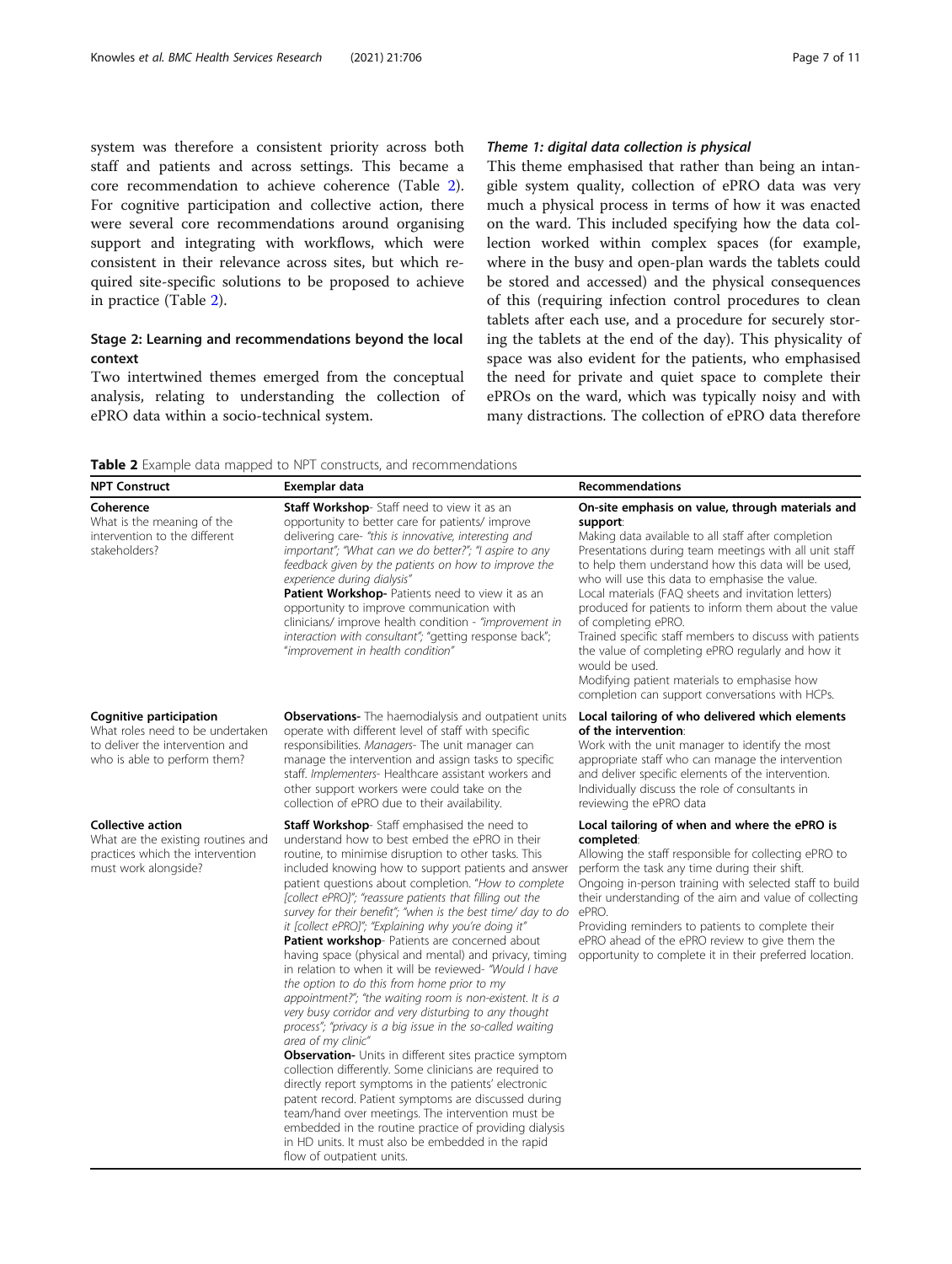makes demands on both time and space in the clinical and administrative setting, which needed to be accommodated. These accommodations were considered acceptable when the value of this additional work was made explicit, referring to the intentional quality of ePRO collection (see theme 2).

## Theme 2: digital data collection is intentional

Across all staff and patients, it was emphasised that the value of ePRO collection must be explicit for engagement to happen. This was in recognition of the first theme: data collection made physical demands on both staff and patient resources which required deliberate and intentional engagement, and consequently there needed to be a clear rationale for why this was important. For both staff and patients, the temporal value of ePRO results needed to be negotiated, to identify how the results could add value to the clinical encounter at the time as well as how it provided a picture of progress which would be considered at a later date. For example, patients explored how they could use it as a consultation support tool to bring up important issues with their doctor. This also required understanding that users engage with ePRO collection with consideration of how value will be realised at different timepoints, for example within the next clinical consultation or through providing a picture of process over a longer period.

Both themes are consistent with NPT, emphasising the work that needs to be done to enact change (the physical integration and organisation of the intervention) and the importance of stakeholder buy-in to the need for the intervention and whether stakeholders perceived the impacts to be valuable for them.

### **Discussion**

We have demonstrated how human-centred co-design methods can be used to operationalise NPT constructs, to work directly with health services end users, both patients and professionals, to anticipate barriers to implementing an ePRO system in practice. The design enabled us to create overarching principles to guide implementation at scale, recognising that ePRO data collection is physical and intentional, but also to pragmatically consider how to realise these principles in action. This included understanding where solutions needed to be tailored to local site resources and capacity. The study therefore demonstrates how to design theory-driven, stakeholder informed, and contextually sensitive digital health solutions.

NPT provides a 'conceptual vocabulary' to guide implementation planning  $[16]$ . The co-design techniques we used enabled us to translate that vocabulary into interactive qualitative prompts, allowing us to capture rich data about stakeholder expectations and contextual

barriers and facilitators. The integrated synthesis that happened within the workshops themselves supported rapid analysis to generate recommendations within the timeline of the evaluation, but also produced richer insights about the how and why of ePRO system implementation in practice. The methodology therefore supported both rapid pragmatic and deeper conceptual synthesis.

The modelling and prototyping work within co-design helps to focus on the anticipated practical realities of delivery. Although the modelling is hypothetical, the focus on the user experience appeared to help the participants with forecasting likely problems and proposing concrete solutions. Our findings are consistent with qualitative interview studies exploring perceptions of renal ePROs, which for example identified the need to support patients to complete [[34\]](#page-10-0) and the need for benefits of completion to be clear [[35\]](#page-10-0). The collaborative co-design approach enabled us to actively recruit the local services themselves to help translate these needs into actionable changes.

The observation data expanded on the co-design suggestions, enabling us to be more sensitive to place and configurations of staff activity and patient need. Our findings suggest that observation is a crucial element as it can provide explicit confirmation of barriers hypothesised in the co-design workshops (for example, demonstrating the multitude of clinically significant tasks that nurses undertake on the ward) and also bring to light issues which were not raised by participants (the need to consider whether alternative staff, such as HCAs, were better placed to provide support, and the social dynamics between staff that may influence integration of the intervention). Our findings therefore indicate the value of combining qualitative and conceptual mapping work with direct observation. The co-design methods enable the 'technological imagination' of the stakeholders while the observation, by comparison, enables researchers to access the 'technological reality' of the context of delivery.

This also indicates the value of employing the NPT framework in conjunction with the choice of design methods, as the construct of 'collective action' indicated the need for observational data to supplement the mapping work. However, we did not find that the mapping techniques produced individual findings specific to individual constructs (for example, empathy mapping only indicating recommendations relevant to coherence), as in practice insights from each activity were used to reflect across the three constructs of coherence, cognitive participation, and collective action. Rather than suggesting a lack of differentiation, we suggest that this reflects the holistic understanding that was gained across the methods, with the constructs providing a valuable organising structure to develop recommendations.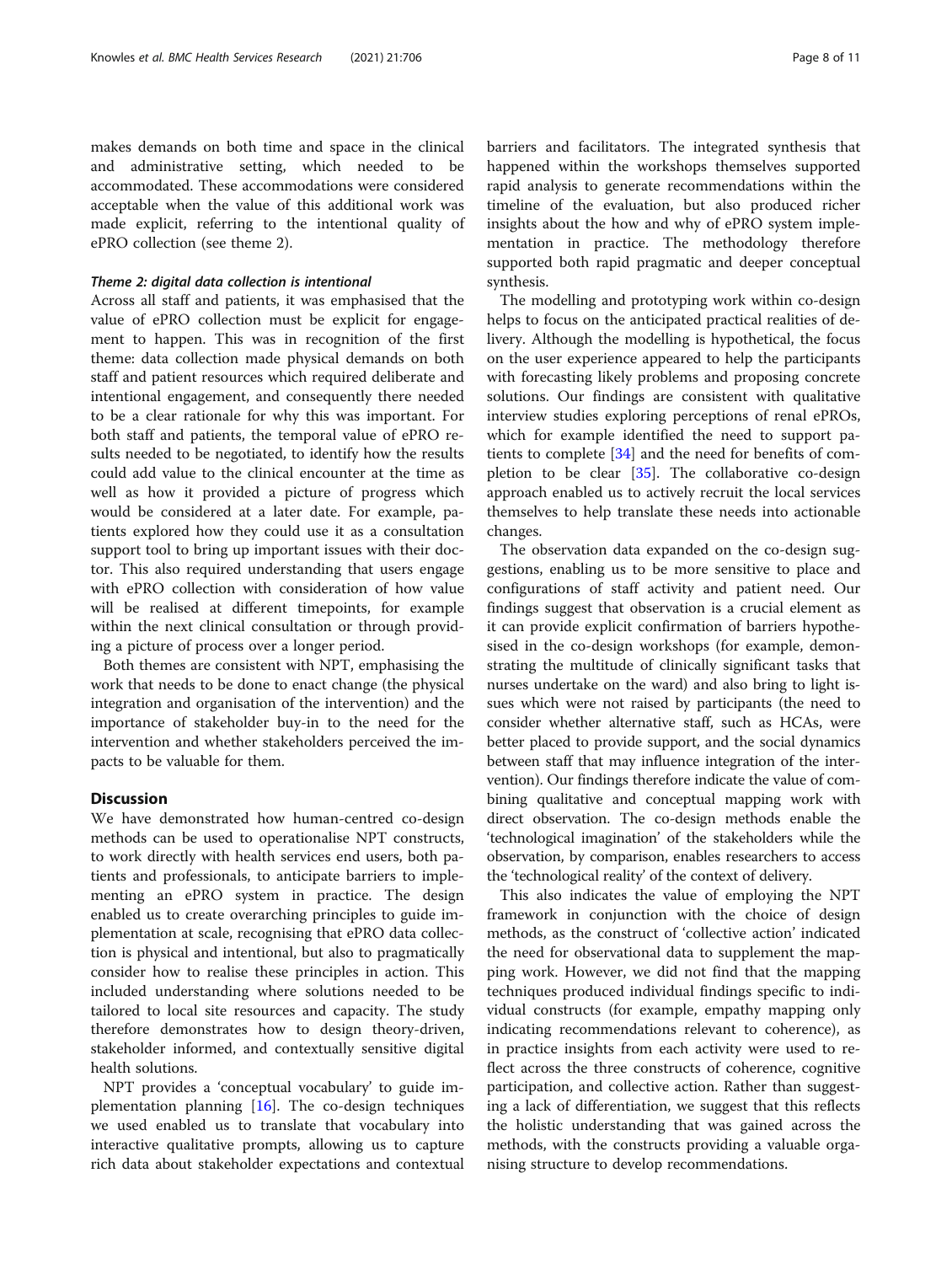### Implications

Our study adds to the literature demonstrating the need to understand routine of care into which a new digital intervention is being introduced [\[36\]](#page-10-0), and concurs with previous authors who recommended understanding interactions with digital health interventions using observation [[37](#page-10-0)] and co-design methods [[19](#page-9-0)]. We have demonstrated how these methodologies can be blended with implementation theory, consistent with calls for greater use of implementation frameworks to understand engagement with both digital health technologies [\[38\]](#page-10-0) and with PROs [[39](#page-10-0)]. Our study adds to a growing body of literature demonstrating how novel participatory methods can be used in conjunction with NPT to provide rich understandings to inform intervention development and implementation. This broadens the potential toolbox of methods for researches to draw from to perform NPT-guided data collection and analysis. For example, researchers focused on understanding interactions between stakeholders could employ NPT alongside forum theatre, as demonstrated by Duke and colleagues [\[40\]](#page-10-0), whereas the mapping techniques used in the present study may be particularly appropriate for collaboratively planning delivery of new services.

A key finding in the study was the need for flexibility to enable recommendations to be enacted in different ways by different sites. Although differences in delivery can be considered a challenge to supporting implementation at scale, it is increasingly recognised in implementation that a 'core and custom' approach may be necessary. This aims to identify a central 'core' of an intervention but also a 'soft periphery' where local tailoring can occur [\[41,](#page-10-0) [42\]](#page-10-0). Embracing these elements early on in the process may therefore in fact help with achieving implementation at scale later on, through capturing examples of adaptation [\[43](#page-10-0)].

These findings underscore the need for implementation support which empathises with the users, their motivations, constraints, and concerns, and which explicitly expresses the value of the additional innovation work in meeting their needs. Allan and colleagues have described digital health data collection as successful if the data collected are "symbolically meaningful to each stakeholder's role" (Page 9) [[11\]](#page-9-0). This again emphasises the need for data to have value in achieving user goals, whether it is a nurse's goal to understand their patient, or a patient's goal to communicate changes that matter to them. Shaw and colleagues, in recommending a service design approach to digital health implementation, have described this as the requirement of a clear value proposition [[36\]](#page-10-0). Our study has shown how a codesign and theory-driven approach can help to surface the potential value of ePRO data, and has shown how researchers need to more explicitly articulate this value for engagement to occur. Researchers therefore need greater temporal literacy regarding communicating the potential value, recognising that the anticipated end value of a new way of working must be expressed first, to encourage initial engagement. Coherence is a dynamic construct in practice, and it has been shown that collective action itself can help stakeholders develop understanding of value [\[44](#page-10-0), [45\]](#page-10-0). Our finding that anticipated value was unclear at this preliminary stage of the project however indicates a need to communicate sufficient value to instigate engagement that can enable work to begin.

We make the following recommendations for future implementation co-design. Firstly, our observation revealed information that was not discussed in the workshops, for example the role of HCAs on the ward, and made clear that processes of work were actively negotiated in practice between professionals. Whilst not a limitation, we suggest future work may benefit from conducting workshops after an observation stage rather than before, as staff who are identified as important during the observation can then be included as participants in the co-design activities. Secondly, we recommend consideration of how to achieve staff and patient collective co-design, as we were logistically unable to achieve this. Adopting methods which do not require participants to be together at the same time may help (for example, co-design through suggestion boards which can be completed when convenient) but this may miss out on the potential richness of multi-stakeholder interaction [[46](#page-10-0)]. Finally, the present study did specifically seek the perspective of sub-groups who are known to struggle with completion of ePROs (such as elderly patients and some ethnic minorities). Although patients who took part all had relevant lived experience, they were a self-selected sample. Further work should seek to engage with diverse groups, to understand the potentially unique barriers and needs that such groups may have.

## Conclusions

The study demonstrates how theory and methods can be combined to understand the socio-technical context in which different users operate, to sensitise recommendations not only for individual users but to understand how new digital ways of working can fit into relationships and organisational systems. The synthesis of methodology and conceptual framework enabled us to rapidly focus on recognised barriers and facilitators, to work collaboratively with sites to identify solutions to implementation challenges, and also to generate broader learning about the physical and intentional demands of introducing digital data collection into complex health services.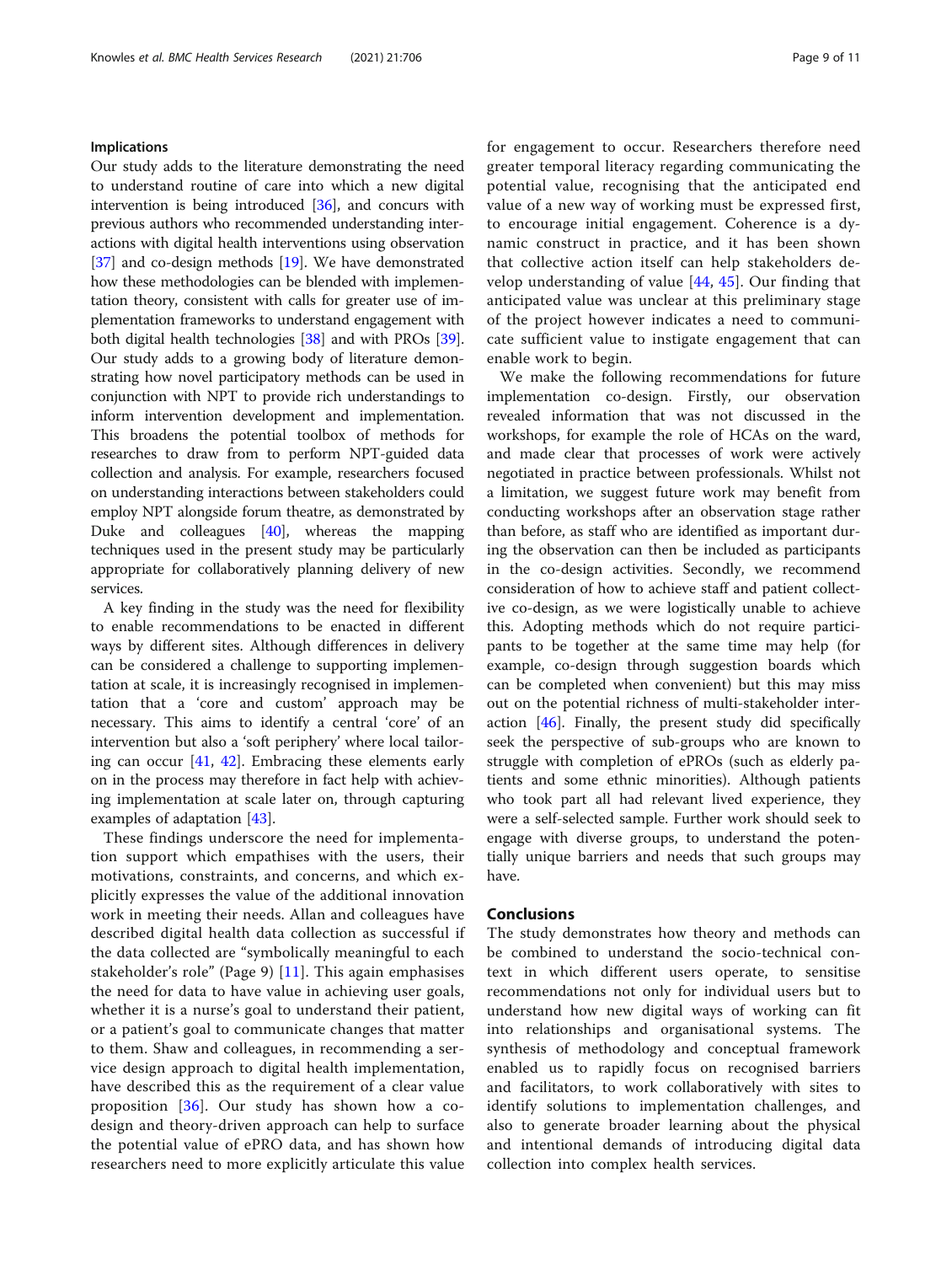#### <span id="page-9-0"></span>Acknowledgements

We gratefully acknowledge the NHS staff and patients who contributed to the study.

#### Authors' contributions

SvdV, SK, FC, KF and MR designed the study. SK and AE collected and analysed data. SK prepared the manuscript. All authors commented and approved the final version.

#### Funding

The OPT-ePRO project is funded by The Health Foundation, an independent charity committed to bringing about better health and health care for people in the UK. The funder did not influence the design, analysis or reporting of the study.

### Availability of data and materials

The raw data are not available for sharing as we did not receive individual consent for this. Summary material used in qualitative analysis is available from the first author on request.

## **Declarations**

#### Ethics approval and consent to participate

This study was ethically approved by the UK Health Research Authority, North West- Greater Manchester West study (ref ID: 245870). All participants provided informed consent to be involved in the study. All methods were carried out in accordance with relevant guidelines and regulations.

#### Consent for publication

Written informed consent was obtained from all participants.

#### Competing interests

The authors declare that they have no competing interests.

#### Author details

<sup>1</sup> Centre for Reviews & Dissemination, University of York, York, UK.<sup>2</sup> Centre for Health Informatics, Division of Informatics, Imaging and Data Science, Manchester Academic Health Science Centre, University of Manchester, Manchester, UK. <sup>3</sup>Population Health Science Institute, Bristol Medical School, University of Bristol, Bristol, UK. <sup>4</sup>School of Social, Historical and Political Studies, University of Wolverhampton, Farrington, UK. <sup>5</sup>Renal Unit, East & North Hertfordshire NHS Trust, Stevenage, UK.

## Received: 3 March 2021 Accepted: 31 May 2021 Published online: 18 July 2021

#### References

- 1. Robertson A, Cresswell K, Takian A, Petrakaki D, Crowe S, Cornford T, et al. Implementation and adoption of nationwide electronic health records in secondary care in England: qualitative analysis of interim results from a prospective national evaluation. BMJ. 2010;341:c4564.
- 2. Morrison Z, Fernando B, Kalra D, Cresswell K, Sheikh A. National evaluation of the benefits and risks of greater structuring and coding of the electronic health record: exploratory qualitative investigation. J Am Med Inform Assoc. 2014;21(3):492–500.
- 3. Greenhalgh J, Dalkin S, Gooding K, Gibbons E, Wright J, Meads D, et al. Functionality and feedback: a realist synthesis of the collation, interpretation and utilisation of patient-reported outcome measures data to improve patient care [Internet]. Southampton (UK): NIHR Journals Library; 2017 [cited 2020 May 6]. (Health Services and Delivery Research). Available from: [http://](http://www.ncbi.nlm.nih.gov/books/NBK409450/) [www.ncbi.nlm.nih.gov/books/NBK409450/](http://www.ncbi.nlm.nih.gov/books/NBK409450/).
- 4. Chen J, Ou L, Hollis SJ. A systematic review of the impact of routine collection of patient reported outcome measures on patients, providers and health organisations in an oncologic setting. BMC Health Serv Res. 2013;13: 211.
- 5. Basch E, Deal AM, Kris MG, Scher HI, Hudis CA, Sabbatini P, et al. Symptom Monitoring With Patient-Reported Outcomes During Routine Cancer Treatment: A Randomized Controlled Trial. J Clin Oncol. 2016;34(6):557–65.
- 6. Schick-Makaroff K, Thummapol O, Thompson S, Flynn R, Karimi-Dehkordi M, Klarenbach S, et al. Strategies for incorporating patient-reported outcomes

in the care of people with chronic kidney disease (PRO kidney): a protocol for a realist synthesis. Systematic Reviews. 2019;8(1):20.

- 7. Nøhr C, Kuziemsky CE, Elkin PL, Marcilly R, Pelayo S. Sustainable Health Informatics: Health Informaticians as Alchemists. Stud Health Technol Inform. 2019;265:3–11.
- 8. Kuziemsky C. Decision-making in healthcare as a complex adaptive system. Healthcare Management Forum. 2016;29(1):4–7.
- 9. Yardley L, Morrison L, Bradbury K, Muller I. The Person-Based Approach to Intervention Development: Application to Digital Health-Related Behavior Change Interventions. Journal of Medical Internet Research. 2015;17(1):e30.
- 10. Hope J, Griffiths P, Schmidt PE, Recio-Saucedo A, Smith GB. Impact of using data from electronic protocols in nursing performance management: a qualitative interview study. Journal of Nursing Management. 2019;27(8): 1682–90.
- 11. Allan S, Bradstreet S, Mcleod H, Farhall J, Lambrou M, Gleeson J, et al. Developing a Hypothetical Implementation Framework of Expectations for Monitoring Early Signs of Psychosis Relapse Using a Mobile App: Qualitative Study. Journal of Medical Internet Research. 2019;21(10):e14366.
- 12. Lynch EA, Mudge A, Knowles S, Kitson AL, Hunter SC, Harvey G. "There is nothing so practical as a good theory": a pragmatic guide for selecting theoretical approaches for implementation projects. BMC Health Services Research. 2018;18(1):857.
- 13. Sales A, Smith J, Curran G, Kochevar L. Models, Strategies, and Tools: Theory in Implementing Evidence-Based Findings into Health Care Practice. J Gen Intern Med. 2006;21(Suppl 2):S43–9.
- 14. May CR, Cummings A, Girling M, Bracher M, Mair FS, May CM, et al. Using Normalization Process Theory in feasibility studies and process evaluations of complex healthcare interventions: a systematic review. Implementation Science. 2018;13(1):80.
- 15. Bracher M, May C. Implementing and Embedding Health Informatics Systems - Understand Organisational Behaviour Change Using Normalization Process Theory (NPT). Applied Interdisciplinary Theory in Health Informatics. 2019;30(263):171–90.
- 16. McEvoy R, Ballini L, Maltoni S, O'Donnell CA, Mair FS, MacFarlane A. A qualitative systematic review of studies using the normalization process theory to research implementation processes. Implement Sci [Internet]. 2014;9(2). [cited 2016 May 6] Available from: [http://www.biomedcentral.](http://www.biomedcentral.com/content/pdf/1748-5908-9-2.pdf) [com/content/pdf/1748-5908-9-2.pdf.](http://www.biomedcentral.com/content/pdf/1748-5908-9-2.pdf)
- 17. Clemensen J, Larsen SB, Kyng M, Kirkevold M. Participatory Design in Health Sciences: Using Cooperative Experimental Methods in Developing Health Services and Computer Technology. Qual Health Res. 2007;17(1):122–30.
- 18. Craven M, Goodwin R, Rawsthorne M, Butler D, Waddingham P, Brown S, et al. Try to see it my way: exploring the co-design of visual presentations of wellbeing through a workshop process. Perspect Public Health. 2019; 139(3):153–61.
- 19. Sin J, Henderson C, Woodham LA, Hernández AS, Gillard S. A Multicomponent eHealth Intervention for Family Carers for People Affected by Psychosis: A Coproduced Design and Build Study. Journal of Medical Internet Research. 2019;21(8):e14374.
- 20. Knowles S, Hays R, Senra H, Bower P, Locock L, Protheroe J, et al. Empowering people to help speak up about safety in primary care: Using codesign to involve patients and professionals in developing new interventions for patients with multimorbidity. Health Expectations. 2018; 21(2):539–48.
- 21. Teunissen E, Gravenhorst K, Dowrick C, Van Weel-Baumgarten E, Van den Driessen Mareeuw F, de Brún T, et al. Implementing guidelines and training initiatives to improve cross-cultural communication in primary care consultations: a qualitative participatory European study. Int J Equity Health. 2017;16(1):32.
- 22. de Brún T, O'Reilly-de Brún M, O'Donnell CA, MacFarlane A. Learning from doing: the case for combining normalisation process theory and participatory learning and action research methodology for primary healthcare implementation research. BMC Health Services Research. 2016; 16(1).
- 23. Muijsenbergh METC van den, LeMaster JW, Shahiri P, Brouwer M, Hussain M, Dowrick C, et al. Participatory implementation research in the field of migrant health: Sustainable changes and ripple effects over time. Health Expectations. 2020;23(2):306–17.
- 24. Atkins L, Michie S. Designing interventions to change eating behaviours. Proc Nutr Soc. 2015;74(2):164–70.